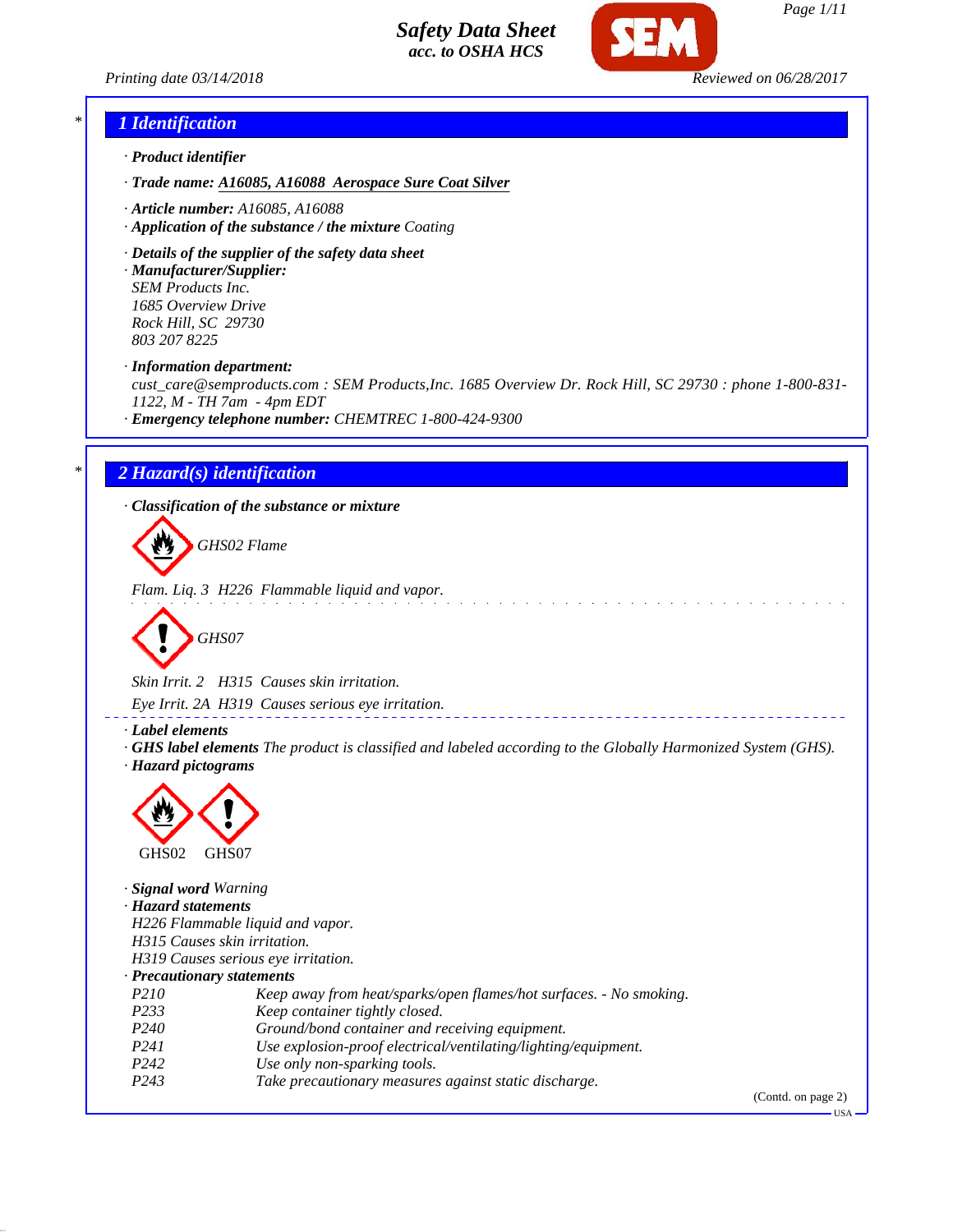

*Printing date 03/14/2018 Reviewed on 06/28/2017*

*Trade name: A16085, A16088 Aerospace Sure Coat Silver*

|   |                                                                                                                                                                                     |                                                                                                                                                      | (Contd. of page 1) |
|---|-------------------------------------------------------------------------------------------------------------------------------------------------------------------------------------|------------------------------------------------------------------------------------------------------------------------------------------------------|--------------------|
|   | P <sub>264</sub>                                                                                                                                                                    | Wash thoroughly after handling.                                                                                                                      |                    |
|   | P <sub>280</sub>                                                                                                                                                                    | Wear protective gloves/protective clothing/eye protection/face protection.                                                                           |                    |
|   | P321                                                                                                                                                                                | Specific treatment (see on this label).                                                                                                              |                    |
|   |                                                                                                                                                                                     | P303+P361+P353 If on skin (or hair): Take off immediately all contaminated clothing. Rinse skin with water/<br>shower.                               |                    |
|   |                                                                                                                                                                                     | P305+P351+P338 If in eyes: Rinse cautiously with water for several minutes. Remove contact lenses, if present<br>and easy to do. Continue rinsing.   |                    |
|   | $P332 + P313$                                                                                                                                                                       | If skin irritation occurs: Get medical advice/attention.                                                                                             |                    |
|   | $P362 + P364$                                                                                                                                                                       | Take off contaminated clothing and wash it before reuse.                                                                                             |                    |
|   | $P337 + P313$                                                                                                                                                                       | If eye irritation persists: Get medical advice/attention.                                                                                            |                    |
|   | $P370 + P378$                                                                                                                                                                       | In case of fire: Use for extinction: CO2, powder or water spray.                                                                                     |                    |
|   | $P403 + P235$                                                                                                                                                                       | Store in a well-ventilated place. Keep cool.                                                                                                         |                    |
|   | <i>P501</i>                                                                                                                                                                         | Dispose of contents/container in accordance with local/regional/national/international<br>regulations.                                               |                    |
|   | · Classification system:                                                                                                                                                            |                                                                                                                                                      |                    |
|   | $\cdot$ NFPA ratings (scale $0 - 4$ )                                                                                                                                               |                                                                                                                                                      |                    |
|   | $\cdot$ HMIS-ratings (scale 0 - 4)<br><b>HEALTH</b><br> 2 <br>$\sqrt{3}$<br><b>FIRE</b><br>$\cdot$ Other hazards<br>· <b>PBT</b> : Not applicable.<br>$\cdot$ vPvB: Not applicable. | $Fire = 3$<br>$Reactivity = 0$<br>$Health = 2$<br>$Fire = 3$<br>REACTIVITY $\boxed{0}$ <i>Reactivity</i> = 0<br>· Results of PBT and vPvB assessment |                    |
| * |                                                                                                                                                                                     | <b>3 Composition/information on ingredients</b>                                                                                                      |                    |
|   | $\cdot$ Description:                                                                                                                                                                | · Chemical characterization: Mixtures                                                                                                                |                    |
|   |                                                                                                                                                                                     | Mixture: consisting of the following components.                                                                                                     |                    |
|   | Weight percentages                                                                                                                                                                  |                                                                                                                                                      |                    |
|   | Dangerous components:                                                                                                                                                               |                                                                                                                                                      |                    |
|   |                                                                                                                                                                                     | <b>URETHANE POLYMER</b>                                                                                                                              | 13-30%             |
|   |                                                                                                                                                                                     | 107-98-2 1-methoxy-2-propanol                                                                                                                        | $5 - 7%$           |

# *\* 4 First-aid measures*

*· Description of first aid measures*

*· After inhalation: In case of unconsciousness place patient stably in side position for transportation.*

*18268-70-7 Tetraethylene Glycol Di 2-ethylhexoate 1.5-5% 29911-28-2 Dipropylene glycol n-butyl ether 1-1.5%*

*· After skin contact: Immediately wash with water and soap and rinse thoroughly.*

(Contd. on page 3)

 $-<sub>USA</sub>$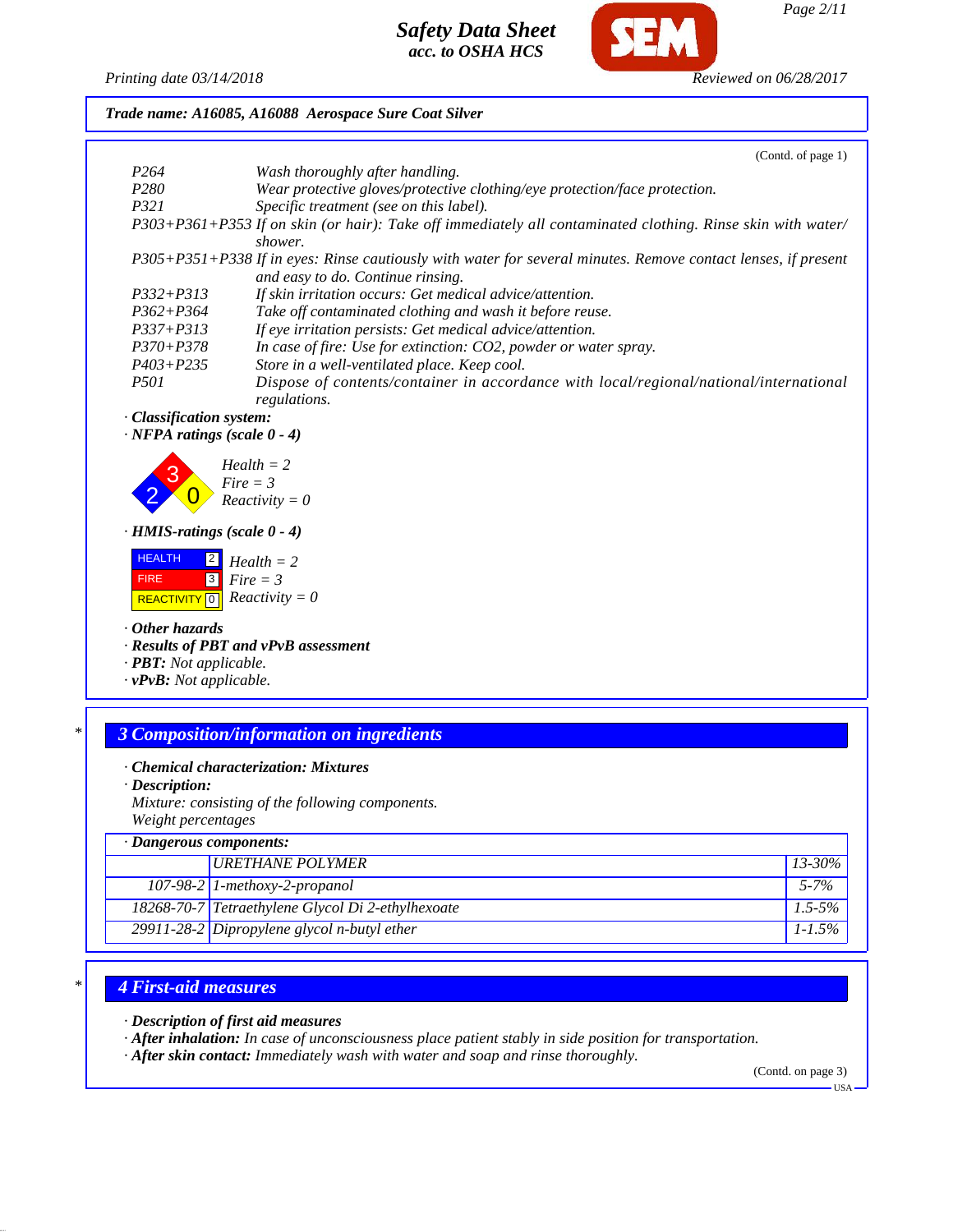*Printing date 03/14/2018 Reviewed on 06/28/2017*

#### *Trade name: A16085, A16088 Aerospace Sure Coat Silver*

*· After eye contact:*

- *Rinse opened eye for several minutes under running water. If symptoms persist, consult a doctor.*
- *· After swallowing: If symptoms persist consult doctor.*
- *· Information for doctor:*
- *· Most important symptoms and effects, both acute and delayed No further relevant information available.*
- *· Indication of any immediate medical attention and special treatment needed*
- *No further relevant information available.*

### *\* 5 Fire-fighting measures*

- *· Extinguishing media*
- *· Suitable extinguishing agents:*
- *CO2, extinguishing powder or water spray. Fight larger fires with water spray or alcohol resistant foam.*
- *· For safety reasons unsuitable extinguishing agents: Water with full jet*
- *· Special hazards arising from the substance or mixture No further relevant information available.*
- *· Advice for firefighters*
- *· Protective equipment: No special measures required.*

### *\* 6 Accidental release measures*

- *· Personal precautions, protective equipment and emergency procedures Wear protective equipment. Keep unprotected persons away.*
- *· Environmental precautions: Do not allow to enter sewers/ surface or ground water.*
- *· Methods and material for containment and cleaning up:*

*Absorb with liquid-binding material (sand, diatomite, acid binders, universal binders, sawdust). Ensure adequate ventilation.*

#### *· Reference to other sections*

*See Section 7 for information on safe handling.*

*See Section 8 for information on personal protection equipment.*

*See Section 13 for disposal information.*

### *· Protective Action Criteria for Chemicals*

|                | $107-98-2$ 1-methoxy-2-propanol                    | 100 ppm                           |
|----------------|----------------------------------------------------|-----------------------------------|
|                | 57-55-6 Methyl glycol                              | $\sqrt{30}$ mg/m <sup>3</sup>     |
|                | 112926-00-8 precipitated Silica (Silica-Amorphous) | $\frac{18 \text{ m} g}{m^3}$      |
|                | 9036-19-5 Polyethylene glycol octylphenyl ether    | $13$ mg/m <sup>3</sup>            |
|                | $107-21-1$ ethanediol                              | $30$ ppm                          |
|                | 126-86-3 2,4,7,9-tetramethyldec-5-yne-4,7-diol     | $30 \frac{mg}{m^3}$               |
|                | $124-68-5$ 2-amino-2-methylpropanol                | $\overline{17}$ mg/m <sup>3</sup> |
| $\cdot$ PAC-2: |                                                    |                                   |
|                | $107-98-2$ 1-methoxy-2-propanol                    | 160 ppm                           |
|                | 57-55-6 Methyl glycol                              | $1,300$ mg/m <sup>3</sup>         |
|                | 112926-00-8 precipitated Silica (Silica-Amorphous) | $200$ mg/m <sup>3</sup>           |
|                | 9036-19-5 Polyethylene glycol octylphenyl ether    | $140$ mg/m <sup>3</sup>           |
|                | $107-21-1$ ethanediol                              | $\overline{150}$ ppm              |
|                | 126-86-3 2,4,7,9-tetramethyldec-5-yne-4,7-diol     | $330$ mg/m <sup>3</sup>           |
|                |                                                    | (Contd. on page 4)                |

*Page 3/11*

(Contd. of page 2)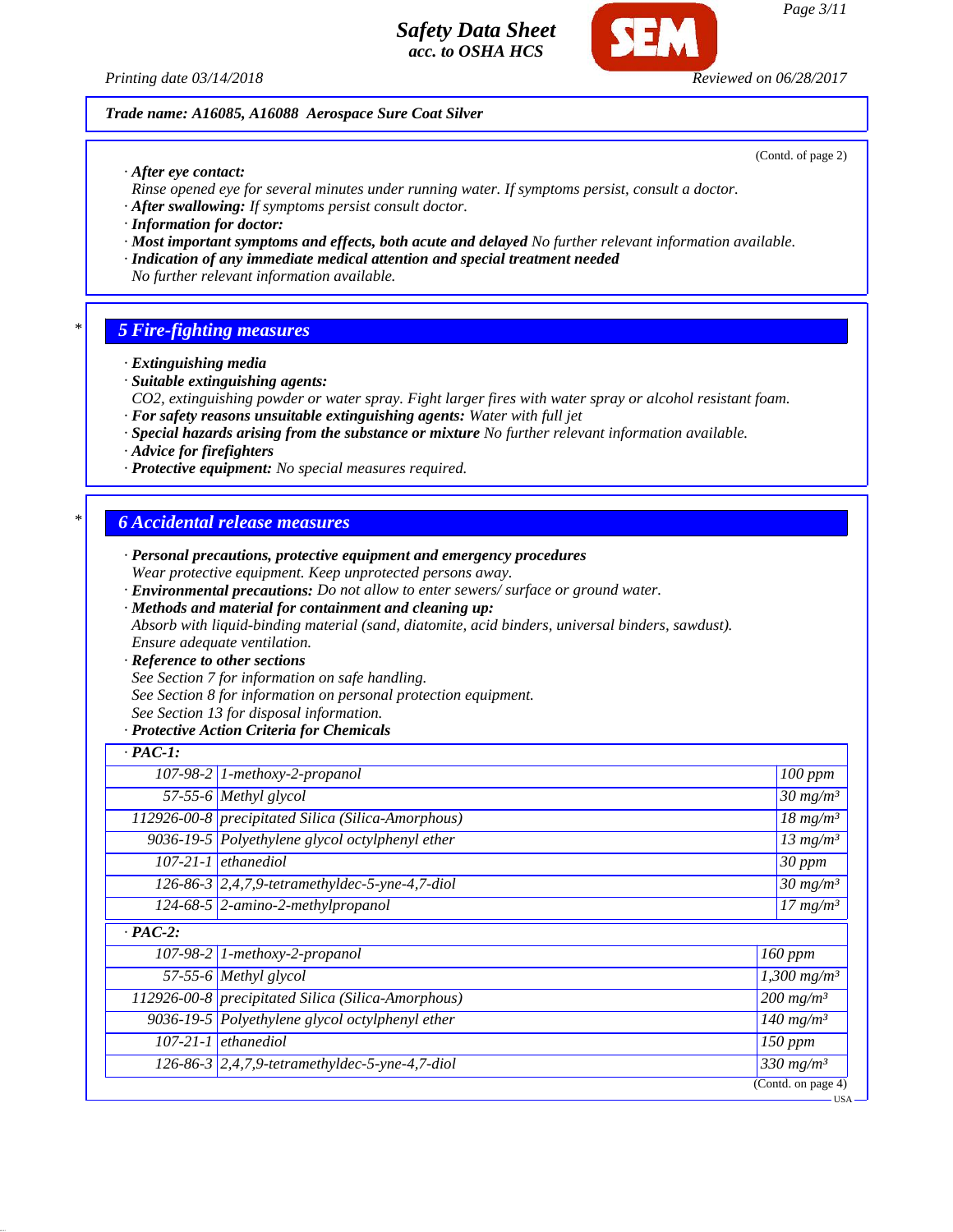

*Page 4/11*

#### *Trade name: A16085, A16088 Aerospace Sure Coat Silver*

|                |                                                    | (Contd. of page 3)        |
|----------------|----------------------------------------------------|---------------------------|
|                | $124-68-5$ 2-amino-2-methylpropanol                | $190$ mg/m <sup>3</sup>   |
| $\cdot$ PAC-3: |                                                    |                           |
|                | 107-98-2 1-methoxy-2-propanol                      | <sub>1</sub> 660 ppm      |
|                | $57-55-6$ Methyl glycol                            | 7,900 $mg/m^3$            |
|                | 112926-00-8 precipitated Silica (Silica-Amorphous) | $1,200$ mg/m <sup>3</sup> |
|                | 9036-19-5 Polyethylene glycol octylphenyl ether    | $830$ mg/m <sup>3</sup>   |
|                | $107-21-1$ ethanediol                              | 900 ppm                   |
|                | 126-86-3 2,4,7,9-tetramethyldec-5-yne-4,7-diol     | 2,000 $mg/m^3$            |
|                | 124-68-5 2-amino-2-methylpropanol                  | $570 \ m\text{g/m}^3$     |

### *\* 7 Handling and storage*

#### *· Handling:*

- *· Precautions for safe handling No special measures required.*
- *· Information about protection against explosions and fires:*
- *Keep ignition sources away Do not smoke. Protect against electrostatic charges.*
- *· Conditions for safe storage, including any incompatibilities*
- *· Storage:*
- *· Requirements to be met by storerooms and receptacles: No special requirements.*
- *· Information about storage in one common storage facility: Not required.*
- *· Further information about storage conditions: Keep receptacle tightly sealed.*
- *· Specific end use(s) No further relevant information available.*

## *\* 8 Exposure controls/personal protection*

- *· Additional information about design of technical systems: No further data; see item 7.*
- *· Control parameters*
- *· Components with limit values that require monitoring at the workplace:*

*The following constituent is the only constituent of the product which has a PEL, TLV or other recommended exposure limit.*

*At this time, the other constituents have no known exposure limits.*

*107-98-2 1-methoxy-2-propanol*

*REL Short-term value: 540 mg/m³, 150 ppm Long-term value: 360 mg/m³, 100 ppm*

*TLV Short-term value: 369 mg/m³, 100 ppm Long-term value: 184 mg/m³, 50 ppm*

*· Additional information: The lists that were valid during the creation were used as basis.*

#### *· Exposure controls*

- *· Personal protective equipment:*
- *· General protective and hygienic measures:*
- *Keep away from foodstuffs, beverages and feed. Immediately remove all soiled and contaminated clothing.*
- *Wash hands before breaks and at the end of work.*
- *Avoid contact with the eyes and skin.*
- *· Breathing equipment: Not required.*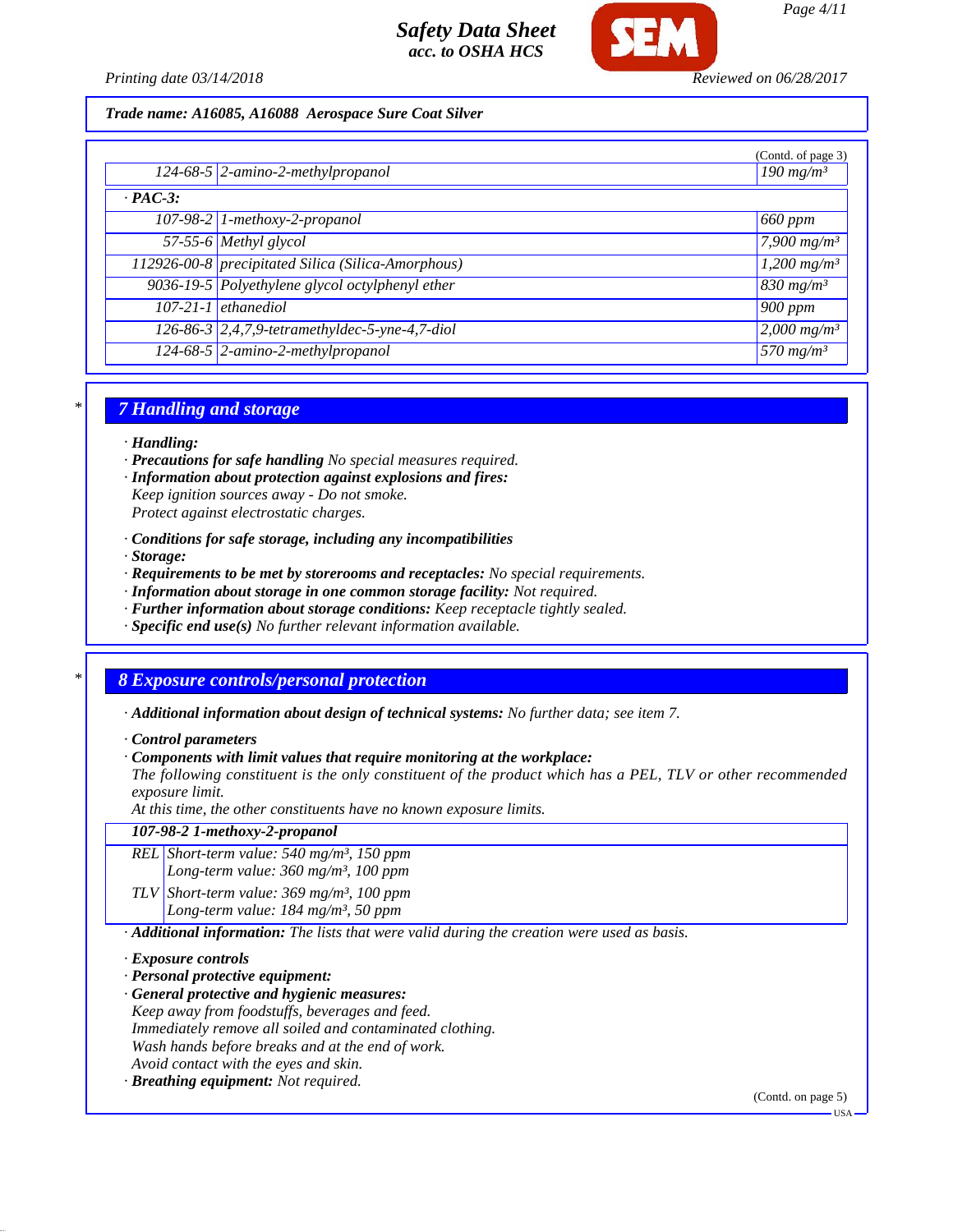

(Contd. of page 4)

#### *Trade name: A16085, A16088 Aerospace Sure Coat Silver*

#### *· Protection of hands:*

*Due to missing tests no recommendation to the glove material can be given for the product/ the preparation/ the chemical mixture.*

*Selection of the glove material on consideration of the penetration times, rates of diffusion and the degradation*



*Protective gloves*

*The glove material has to be impermeable and resistant to the product/ the substance/ the preparation.*

#### *· Material of gloves*

*The selection of the suitable gloves does not only depend on the material, but also on further marks of quality and varies from manufacturer to manufacturer. As the product is a preparation of several substances, the resistance of the glove material can not be calculated in advance and has therefore to be checked prior to the application. · Penetration time of glove material*

*The exact break trough time has to be found out by the manufacturer of the protective gloves and has to be observed.*

*· Eye protection:*



*Tightly sealed goggles*

# *\* 9 Physical and chemical properties · Information on basic physical and chemical properties · General Information · Appearance: Form: Liquid Color: According to product specification · Odor: Characteristic · Odor threshold: Not determined. · pH-value: Not determined. · Change in condition Melting point/Melting range: Undetermined. Boiling point/Boiling range: 100 °C · Flash point: 35 °C · Flammability (solid, gaseous): Not applicable. · Ignition temperature: 270 °C · Decomposition temperature: Not determined. · Auto igniting: Product is not selfigniting. · Danger of explosion: In use, may form flammable/explosive vapour-air mixture. · Explosion limits: Lower: Not determined. Upper: Not determined.* (Contd. on page 6)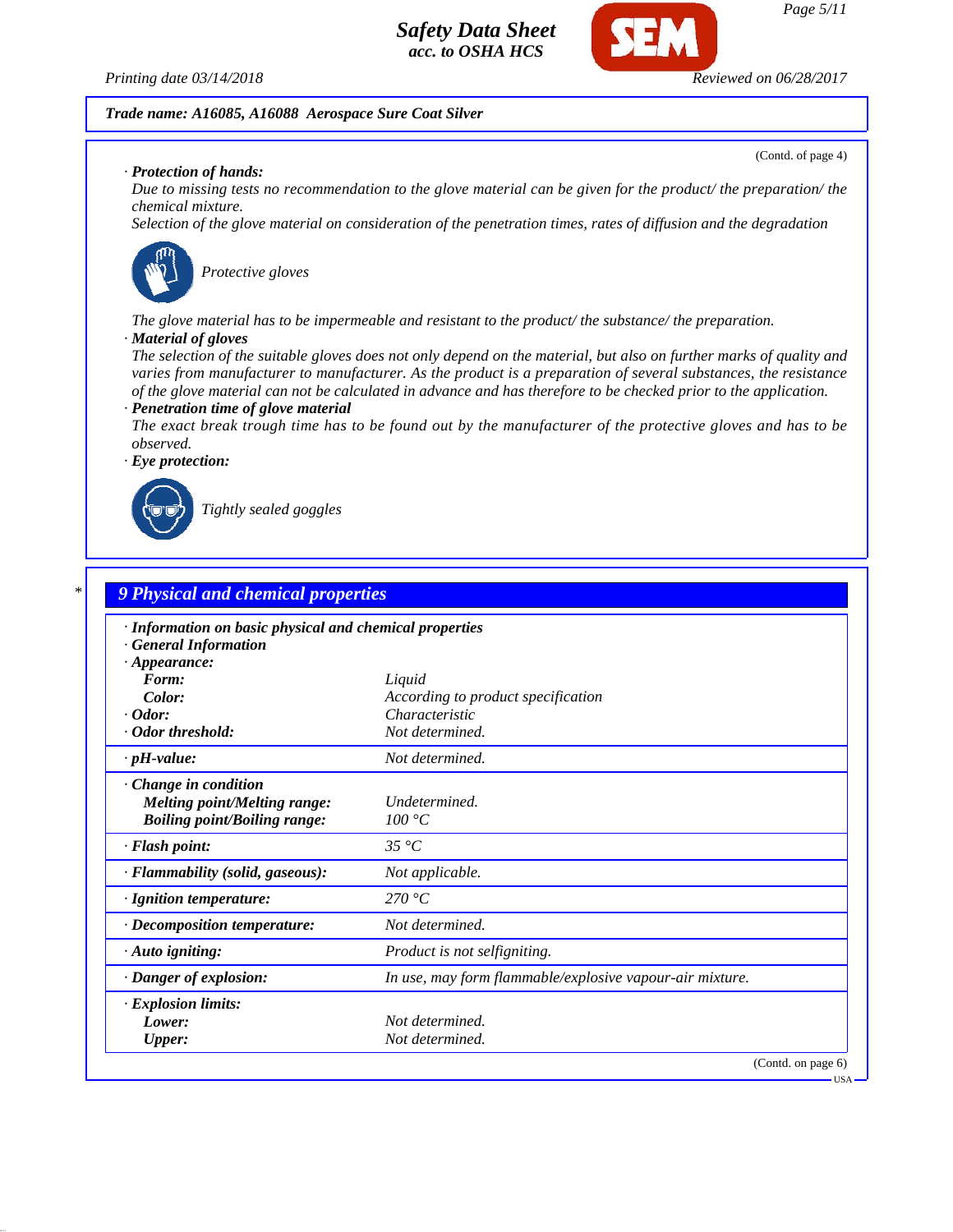

*Printing date 03/14/2018 Reviewed on 06/28/2017*

### *Trade name: A16085, A16088 Aerospace Sure Coat Silver*

|                                                            | (Contd. of page 5)                         |  |
|------------------------------------------------------------|--------------------------------------------|--|
| $\cdot$ Vapor pressure at 20 $\cdot$ C:                    | $23$ hPa                                   |  |
| $\cdot$ Density at 20 $\cdot$ C:                           | $1.03204$ g/cm <sup>3</sup>                |  |
| · Relative density                                         | Not determined.                            |  |
| · Vapor density                                            | Not determined.                            |  |
| $\cdot$ Evaporation rate                                   | Not determined.                            |  |
| · Solubility in / Miscibility with                         |                                            |  |
| Water:                                                     | Not miscible or difficult to mix.          |  |
| · Partition coefficient (n-octanol/water): Not determined. |                                            |  |
| $\cdot$ Viscosity:                                         |                                            |  |
| Dynamic:                                                   | Not determined.                            |  |
| Kinematic:                                                 | Not determined.                            |  |
| · Solvent content:                                         |                                            |  |
| Organic solvents:                                          | $7.3\%$                                    |  |
| Water:                                                     | $45.6\%$                                   |  |
| <b>VOC</b> content:                                        | $7.32\%$                                   |  |
|                                                            | 142.8 g/l / 1.19 lb/gl                     |  |
| Solids content:                                            | 46.3%                                      |  |
| $\cdot$ Other information                                  | No further relevant information available. |  |

## *10 Stability and reactivity*

*· Reactivity No further relevant information available.*

*· Chemical stability*

- *· Thermal decomposition / conditions to be avoided: No decomposition if used according to specifications.*
- *· Possibility of hazardous reactions No dangerous reactions known.*
- *· Conditions to avoid No further relevant information available.*
- *· Incompatible materials: No further relevant information available.*
- *· Hazardous decomposition products: No dangerous decomposition products known.*

## *\* 11 Toxicological information*

- *· Information on toxicological effects*
- *· Acute toxicity:*
- *· Primary irritant effect:*
- *· on the skin: Irritant to skin and mucous membranes.*
- *· on the eye: Irritating effect.*
- *· Sensitization: No sensitizing effects known.*
- *· Additional toxicological information:*

*The product shows the following dangers according to internally approved calculation methods for preparations: Irritant*

#### *· Carcinogenic categories*

*· IARC (International Agency for Research on Cancer)*

*None of the ingredients is listed.*

(Contd. on page 7)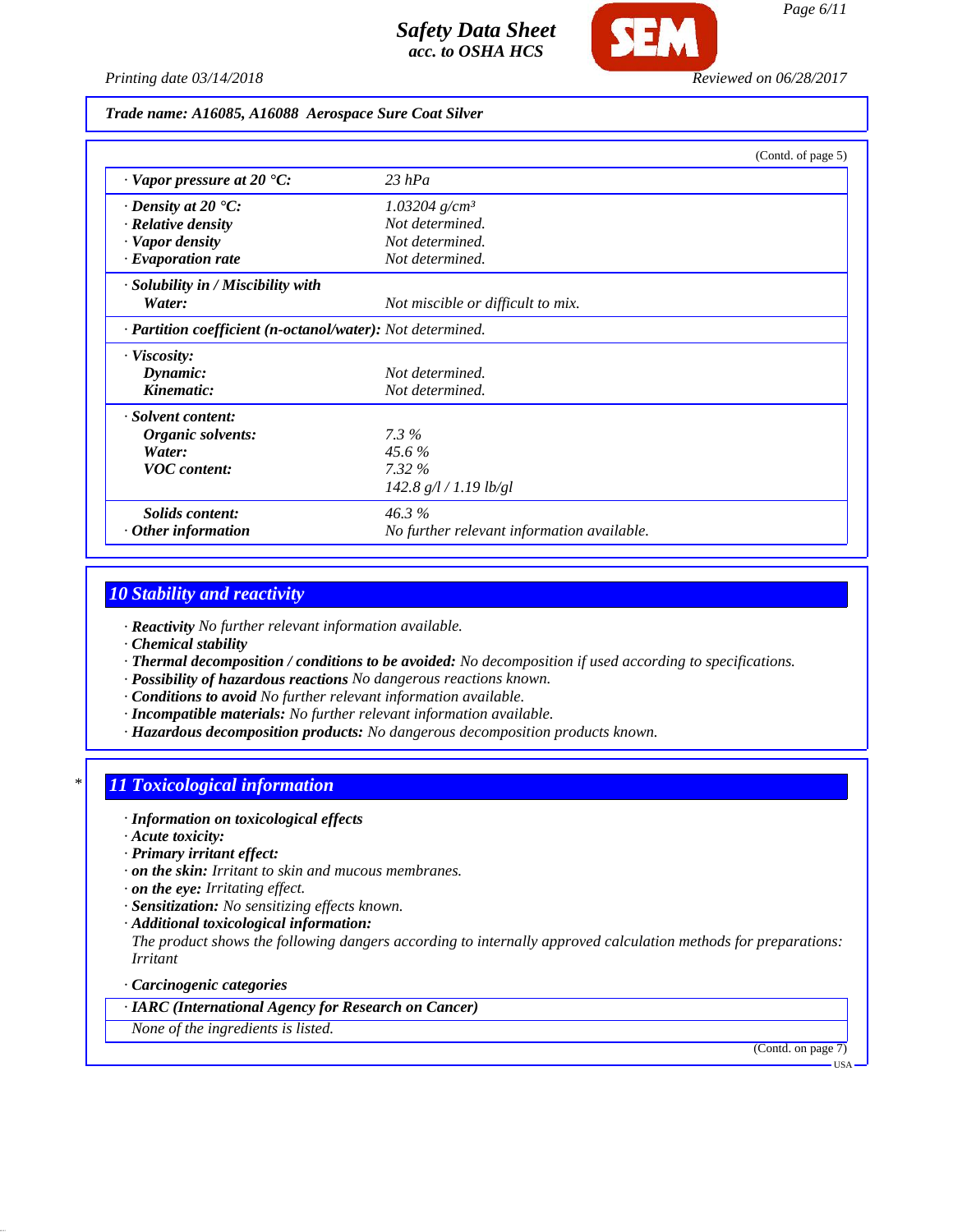

*Printing date 03/14/2018 Reviewed on 06/28/2017*

*Trade name: A16085, A16088 Aerospace Sure Coat Silver*

(Contd. of page 6)

*· NTP (National Toxicology Program)*

*None of the ingredients is listed.*

*· OSHA-Ca (Occupational Safety & Health Administration)*

*None of the ingredients is listed.*

## *\* 12 Ecological information*

#### *· Toxicity*

- *· Aquatic toxicity: No further relevant information available.*
- *· Persistence and degradability No further relevant information available.*
- *· Behavior in environmental systems:*
- *· Bioaccumulative potential No further relevant information available.*
- *· Mobility in soil No further relevant information available.*
- *· Additional ecological information:*
- *· General notes:*

*Water hazard class 1 (Self-assessment): slightly hazardous for water*

*Do not allow undiluted product or large quantities of it to reach ground water, water course or sewage system.*

- *· Results of PBT and vPvB assessment*
- *· PBT: Not applicable.*
- *· vPvB: Not applicable.*
- *· Other adverse effects No further relevant information available.*

## *13 Disposal considerations*

*· Waste treatment methods*

*· Recommendation:*

*Must not be disposed of together with household garbage. Do not allow product to reach sewage system.*

*· Uncleaned packagings:*

*· Recommendation: Disposal must be made according to official regulations.*

| $\cdot$ UN-Number               |                                                       |
|---------------------------------|-------------------------------------------------------|
| · DOT, ADR, IMDG, IATA          | UN1993                                                |
| $\cdot$ UN proper shipping name |                                                       |
| $\cdot$ <i>DOT</i>              | Flammable liquids, n.o.s. (1-Methoxy-2-propanol)      |
| $-ADR$                          | 1993 Flammable liquids, n.o.s. (1-Methoxy-2-propanol) |
| · IMDG, IATA                    | FLAMMABLE LIQUID, N.O.S. (1-METHOXY-2-PROPANOL)       |
| · Transport hazard class(es)    |                                                       |
| $\cdot$ DOT                     |                                                       |
|                                 |                                                       |
|                                 |                                                       |
|                                 |                                                       |
| · Class                         | 3 Flammable liquids                                   |

*Page 7/11*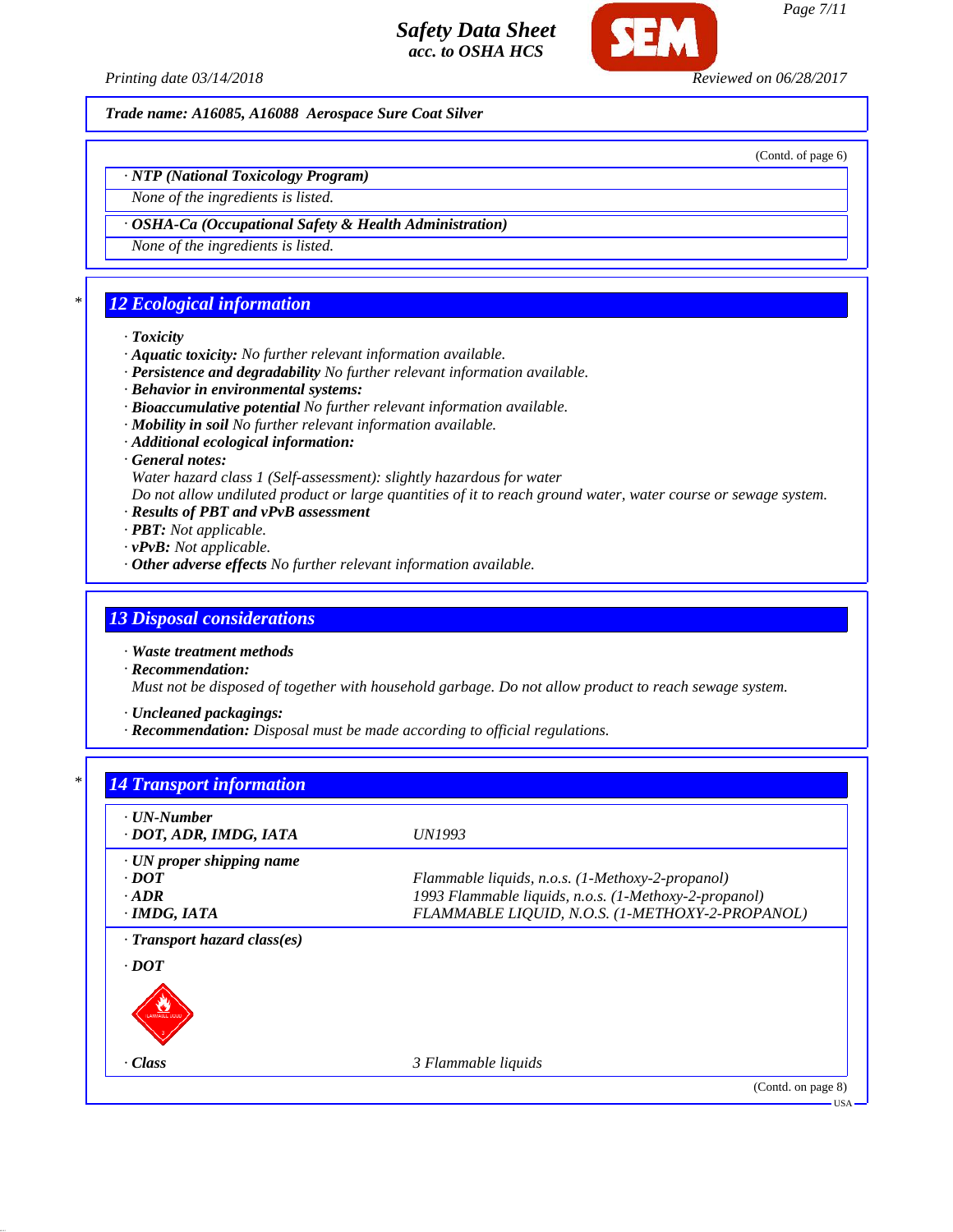

*Printing date 03/14/2018 Reviewed on 06/28/2017*

*Trade name: A16085, A16088 Aerospace Sure Coat Silver*

|                                                                                     | (Contd. of page 7)                                                                                                     |
|-------------------------------------------------------------------------------------|------------------------------------------------------------------------------------------------------------------------|
| $\cdot$ Label                                                                       | 3                                                                                                                      |
| · ADR, IMDG, IATA                                                                   |                                                                                                                        |
| · Class<br>· Label                                                                  | 3 Flammable liquids<br>3                                                                                               |
| · Packing group<br>· DOT, ADR, IMDG, IATA                                           | Ш                                                                                                                      |
| · Environmental hazards:<br>· Marine pollutant:                                     | N <sub>O</sub>                                                                                                         |
| · Special precautions for user<br>· EMS Number:<br>· Stowage Category               | Warning: Flammable liquids<br>$F-E,S-E$<br>A                                                                           |
| · Transport in bulk according to Annex II of<br><b>MARPOL73/78 and the IBC Code</b> | Not applicable.                                                                                                        |
| · Transport/Additional information:<br>$\cdot$ DOT<br>· Quantity limitations        | On passenger aircraft/rail: 60 L<br>On cargo aircraft only: 220 L                                                      |
| $\cdot$ ADR<br>$\cdot$ Excepted quantities (EQ)                                     | Code: E1<br>Maximum net quantity per inner packaging: 30 ml<br>Maximum net quantity per outer packaging: 1000 ml       |
| $\cdot$ IMDG<br>$\cdot$ Limited quantities (LQ)<br>$\cdot$ Excepted quantities (EQ) | 5L<br>Code: El<br>Maximum net quantity per inner packaging: 30 ml<br>Maximum net quantity per outer packaging: 1000 ml |
| · UN "Model Regulation":                                                            | UN 1993 FLAMMABLE LIQUIDS, N.O.S. (1-METHOXY-2-<br>PROPANOL), 3, III                                                   |

# *\* 15 Regulatory information*

*· Safety, health and environmental regulations/legislation specific for the substance or mixture · Sara*

| · Section 355 (extremely hazardous substances):   |                                                |  |
|---------------------------------------------------|------------------------------------------------|--|
| None of the ingredient is listed.                 |                                                |  |
| · Section 313 (Specific toxic chemical listings): |                                                |  |
|                                                   | <b>Acrylic Resin</b>                           |  |
|                                                   | $107-21-1$ ethanediol                          |  |
|                                                   | 143-22-6 $2-[2-(2-butoxyethoxy)ethoxy]ethanol$ |  |
|                                                   | (Contd. on page 9)                             |  |
|                                                   | <b>USA</b>                                     |  |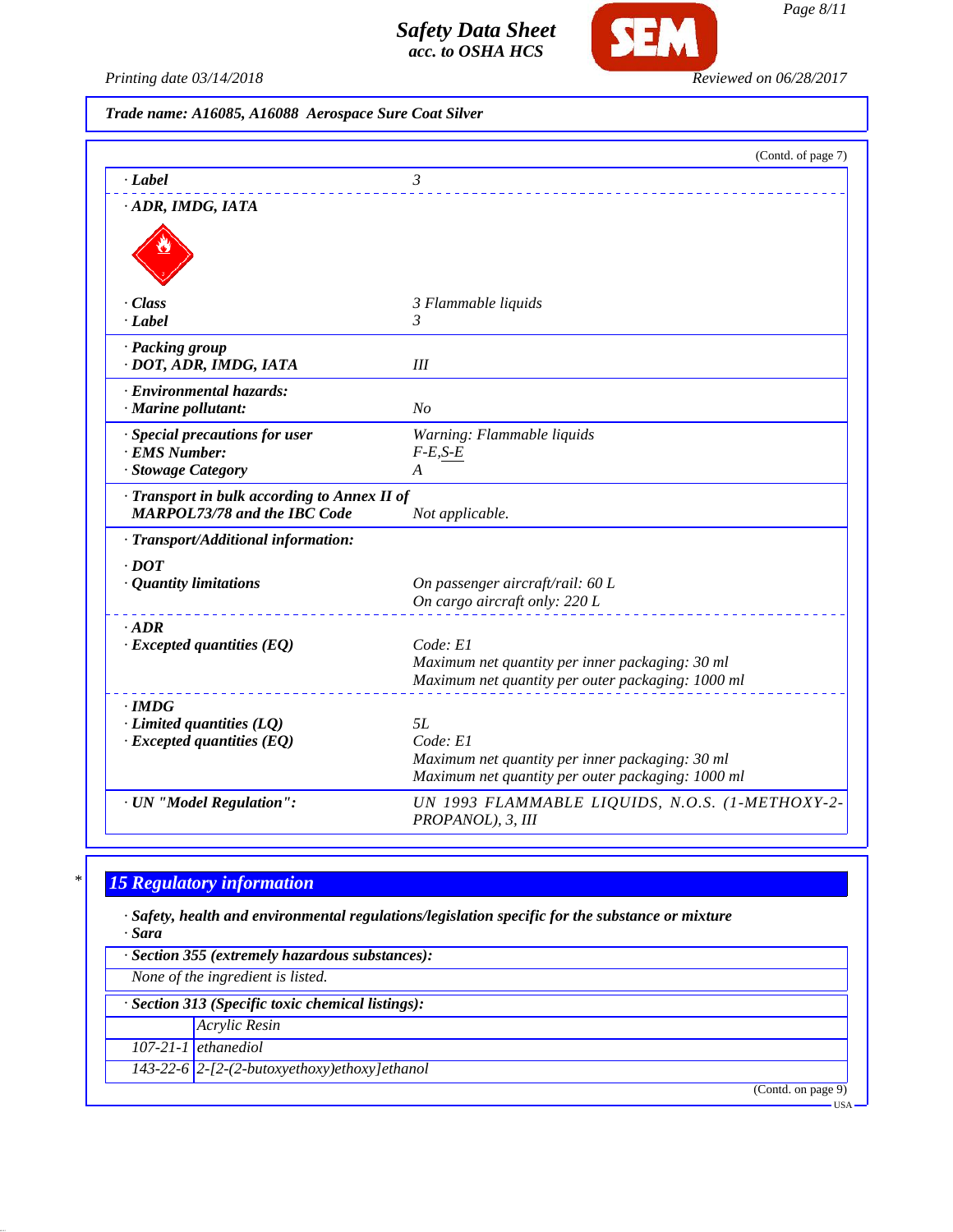

*Printing date 03/14/2018 Reviewed on 06/28/2017*

*Trade name: A16085, A16088 Aerospace Sure Coat Silver*

| · TSCA (Toxic Substances Control Act):<br>$107-98-2$ 1-methoxy-2-propanol<br>18268-70-7 Tetraethylene Glycol Di 2-ethylhexoate<br>29911-28-2 Dipropylene glycol n-butyl ether<br>57-55-6 Methyl glycol<br>9036-19-5 Polyethylene glycol octylphenyl ether |    |
|-----------------------------------------------------------------------------------------------------------------------------------------------------------------------------------------------------------------------------------------------------------|----|
|                                                                                                                                                                                                                                                           |    |
|                                                                                                                                                                                                                                                           |    |
|                                                                                                                                                                                                                                                           |    |
|                                                                                                                                                                                                                                                           |    |
|                                                                                                                                                                                                                                                           |    |
|                                                                                                                                                                                                                                                           |    |
| 51200-87-4 $\vert$ 4,4-dimethyl-1,3-oxizalidine                                                                                                                                                                                                           |    |
| 53320-86-8 CLAY                                                                                                                                                                                                                                           |    |
| $107-21-1$ ethanediol                                                                                                                                                                                                                                     |    |
| 126-86-3 2,4,7,9-tetramethyldec-5-yne-4,7-diol                                                                                                                                                                                                            |    |
| $143-22-6$ 2-[2-(2-butoxyethoxy)ethoxy]ethanol                                                                                                                                                                                                            |    |
| 8042-47-5 White Mineral oil                                                                                                                                                                                                                               |    |
| 124-68-5 2-amino-2-methylpropanol                                                                                                                                                                                                                         |    |
| $7732 - 18 - 5$ water                                                                                                                                                                                                                                     |    |
| · TSCA new (21st Century Act) (Substances not listed)                                                                                                                                                                                                     |    |
| <b>URETHANE POLYMER</b>                                                                                                                                                                                                                                   |    |
| · Proposition 65                                                                                                                                                                                                                                          |    |
| Chemicals known to cause cancer:                                                                                                                                                                                                                          |    |
| $107-21-1$ ethanediol                                                                                                                                                                                                                                     |    |
| · Chemicals known to cause reproductive toxicity for females:                                                                                                                                                                                             |    |
| None of the ingredients is listed.                                                                                                                                                                                                                        |    |
| · Chemicals known to cause reproductive toxicity for males:                                                                                                                                                                                               |    |
| None of the ingredients is listed.                                                                                                                                                                                                                        |    |
| · Chemicals known to cause developmental toxicity:                                                                                                                                                                                                        |    |
| $107-21-1$ ethanediol                                                                                                                                                                                                                                     |    |
| · Cancerogenity categories                                                                                                                                                                                                                                |    |
| <b>EPA</b> (Environmental Protection Agency)                                                                                                                                                                                                              |    |
| None of the ingredients is listed.                                                                                                                                                                                                                        |    |
| · TLV (Threshold Limit Value established by ACGIH)                                                                                                                                                                                                        |    |
| $107-21-1$ ethanediol                                                                                                                                                                                                                                     | A4 |
| · NIOSH-Ca (National Institute for Occupational Safety and Health)                                                                                                                                                                                        |    |
| None of the ingredients is listed.                                                                                                                                                                                                                        |    |

*· Hazard pictograms*



*· Signal word Warning · Hazard statements H226 Flammable liquid and vapor. H315 Causes skin irritation.*

(Contd. on page 10)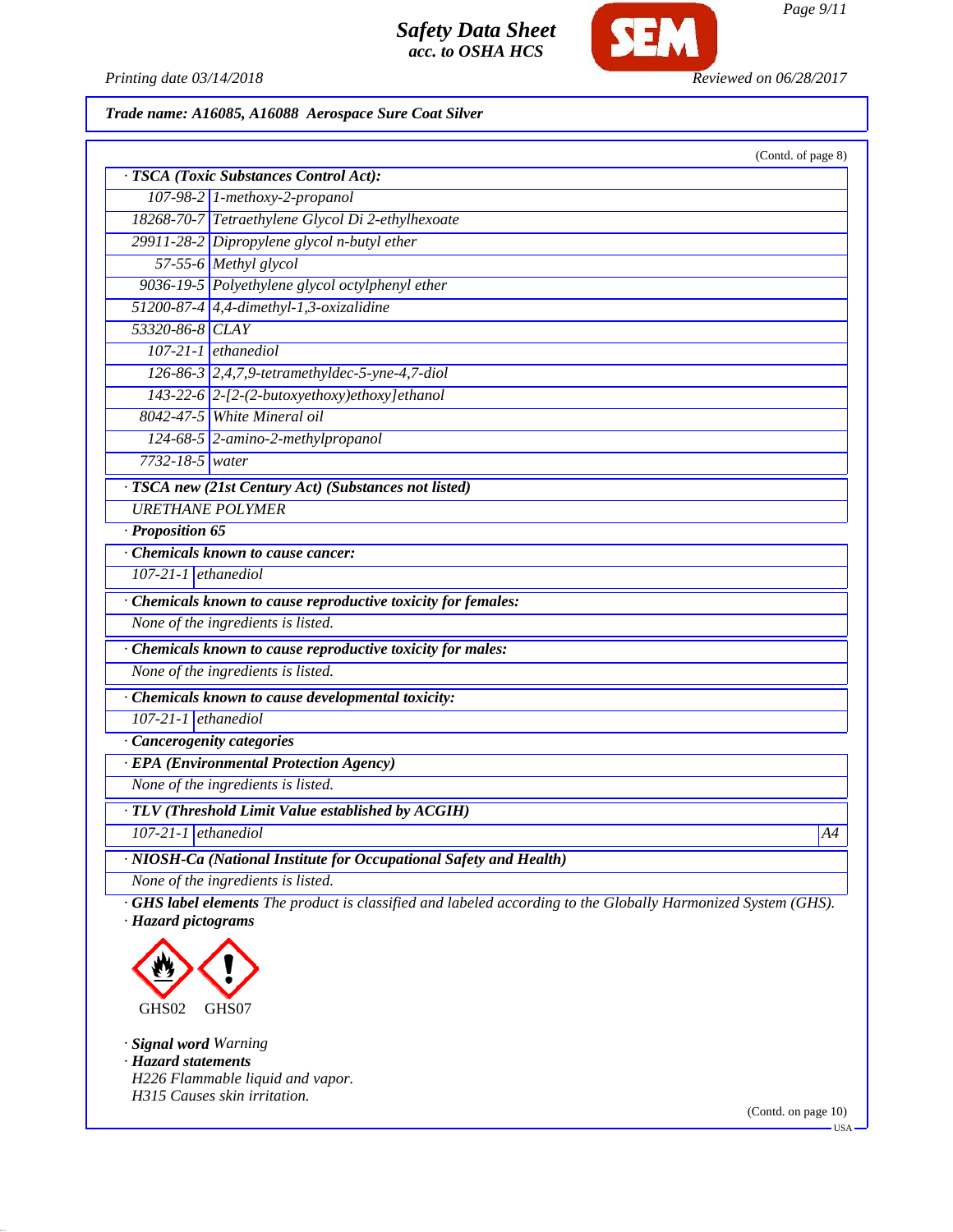

#### *Trade name: A16085, A16088 Aerospace Sure Coat Silver*

|                                     | (Contd. of page 9)                                                                                            |
|-------------------------------------|---------------------------------------------------------------------------------------------------------------|
| H319 Causes serious eye irritation. |                                                                                                               |
| Precautionary statements            |                                                                                                               |
| <i>P210</i>                         | Keep away from heat/sparks/open flames/hot surfaces. - No smoking.                                            |
| P233                                | Keep container tightly closed.                                                                                |
| P <sub>240</sub>                    | Ground/bond container and receiving equipment.                                                                |
| <i>P241</i>                         | Use explosion-proof electrical/ventilating/lighting/equipment.                                                |
| P <sub>242</sub>                    | Use only non-sparking tools.                                                                                  |
| P <sub>243</sub>                    | Take precautionary measures against static discharge.                                                         |
| P <sub>264</sub>                    | Wash thoroughly after handling.                                                                               |
| P <sub>280</sub>                    | Wear protective gloves/protective clothing/eye protection/face protection.                                    |
| <i>P321</i>                         | Specific treatment (see on this label).                                                                       |
|                                     | P303+P361+P353 If on skin (or hair): Take off immediately all contaminated clothing. Rinse skin with water/   |
|                                     | shower.                                                                                                       |
|                                     | P305+P351+P338 If in eyes: Rinse cautiously with water for several minutes. Remove contact lenses, if present |
|                                     | and easy to do. Continue rinsing.                                                                             |
| $P332 + P313$                       | If skin irritation occurs: Get medical advice/attention.                                                      |
| $P362 + P364$                       | Take off contaminated clothing and wash it before reuse.                                                      |
| $P337 + P313$                       | If eye irritation persists: Get medical advice/attention.                                                     |
| $P370 + P378$                       | In case of fire: Use for extinction: CO2, powder or water spray.                                              |
| $P403 + P235$                       | Store in a well-ventilated place. Keep cool.                                                                  |
| <i>P501</i>                         | Dispose of contents/container in accordance with local/regional/national/international                        |
|                                     | regulations.                                                                                                  |
|                                     | <b>Chemical safety assessment:</b> A Chemical Safety Assessment has not been carried out.                     |

## *16 Other information*

*This information is based on our present knowledge. However, this shall not constitute a guarantee for any specific product features and shall not establish a legally valid contractual relationship.*

*· Department issuing SDS: Environment protection department.*

*· Contact: Rita Joiner (rjoiner@semproducts.com)*

*· Date of preparation / last revision 03/14/2018 / 13*

*· Abbreviations and acronyms:*

*RID: Règlement international concernant le transport des marchandises dangereuses par chemin de fer (Regulations Concerning the International Transport of Dangerous Goods by Rail)*

*ICAO: International Civil Aviation Organisation*

*ADR: Accord européen sur le transport des marchandises dangereuses par Route (European Agreement concerning the International Carriage of Dangerous Goods by Road)*

*IMDG: International Maritime Code for Dangerous Goods*

*DOT: US Department of Transportation*

*IATA: International Air Transport Association*

*ACGIH: American Conference of Governmental Industrial Hygienists*

*EINECS: European Inventory of Existing Commercial Chemical Substances ELINCS: European List of Notified Chemical Substances*

*CAS: Chemical Abstracts Service (division of the American Chemical Society)*

*NFPA: National Fire Protection Association (USA)*

*HMIS: Hazardous Materials Identification System (USA)*

*VOC: Volatile Organic Compounds (USA, EU)*

*PBT: Persistent, Bioaccumulative and Toxic*

*vPvB: very Persistent and very Bioaccumulative*

*NIOSH: National Institute for Occupational Safety*

*OSHA: Occupational Safety & Health*

*TLV: Threshold Limit Value*

*PEL: Permissible Exposure Limit REL: Recommended Exposure Limit*

*Flam. Liq. 3: Flammable liquids – Category 3*

*Skin Irrit. 2: Skin corrosion/irritation – Category 2*

(Contd. on page 11)

USA